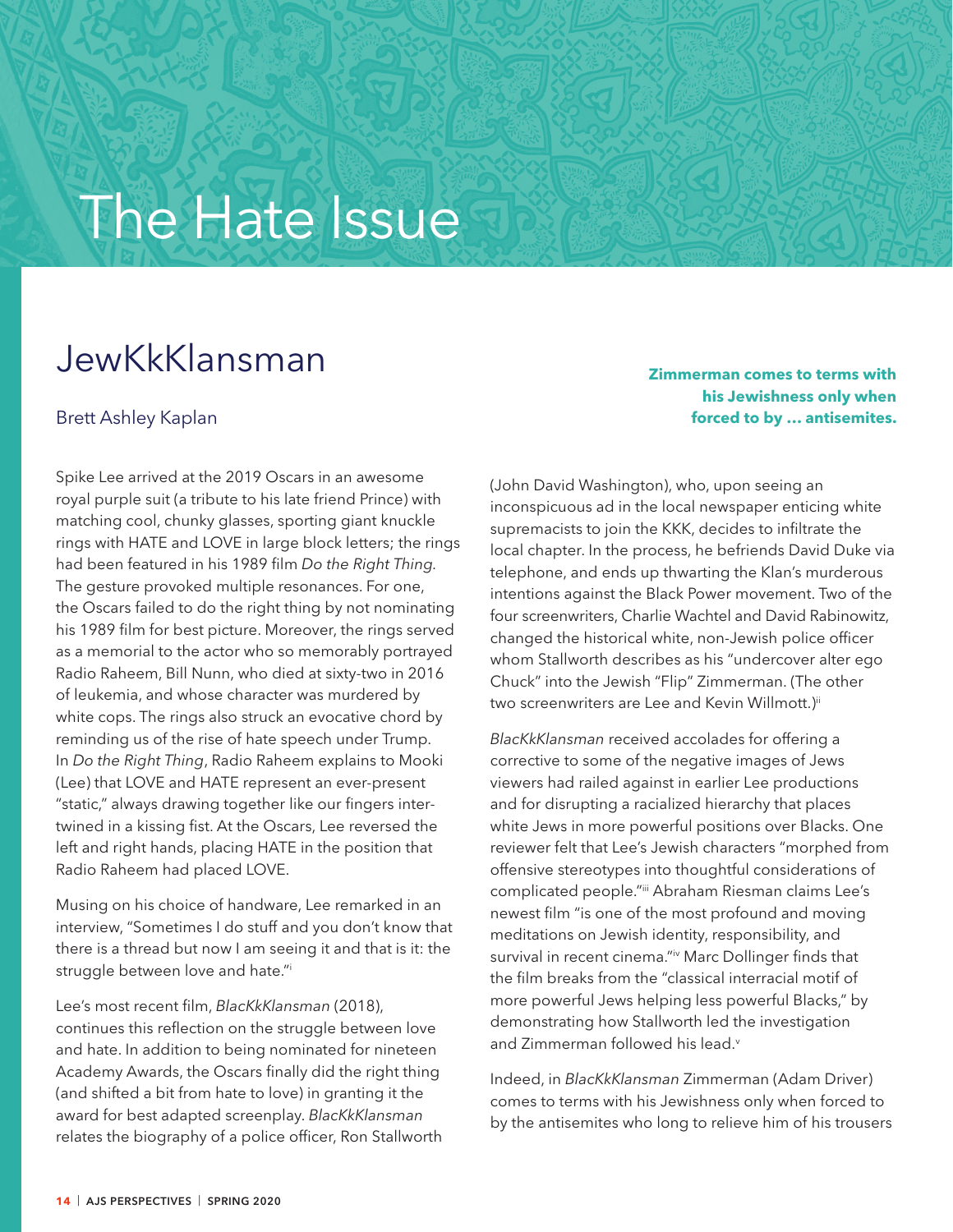

*Spike Lee at the 91st Academy Awards, 2019. Photo by Paul Smith/Alamy Live News.*

and subject him to lie detector tests to determine the validity of his whiteness. The screenwriters' choice to make the white cop Jewish changes the infiltration of the Klan by importing a new level of anxiety and tension as Flip must deny his Jewishness and express violent antisemitic sympathies in order to convince a suspicious Klansman that he is not a "kike." "I'm Jewish, yes, but I wasn't raised to be, it wasn't part of my life, I never thought much about being Jewish … now I am thinking about it all the time" (1:08). Only when forced to take on a virulently non-Jewish persona and to interact with white supremacists does Flip feel the force of his latent ethnic identity.

Lee explains that "Jewish people are No. 2 on the list as far as the Klan goes."vi Rabinowitz, on the other hand, finds that, "since both of us are Jewish it was our way of adding our own Jewish perspectives to the story.

Also, David Duke emerges as the central villain of the story. For him, Jews are sort of enemy number one.""vii Lee describes Blacks as enemy number one for white supremacists while Rabinowitz places Jews in the same slot in the chess game of hate analytics. The film, and history from Leo Frank through Nazi propaganda and back to Charlottesville, teaches us, though, that those number one and number two hate slots deeply intertwine and cannot be stacked.<sup>viii</sup> In his memoir, Stallworth cites what he calls typical white supremacist rhetoric: "Wake up, white man! The Black man wants your woman and job. The Jew wants your money. The Zionist Occupied Government [ZOG] wants to … make you slaves to all mud people and their Jewish masters."ix

*BlacKkKlansman* offers a lively space through which to examine racism and antisemitism; throughout the text the latter rests just one hairsbreadth away from the former. But, although the bulk of the film explores the Colorado KKK circa 1979, it lands firmly in our current moment through the inclusion of scenes of Charlottesville, where chants of "Jews will not replace us" mingled with anti-Black racist slogans. Alec Baldwin, who performs the best Trump caricature on Saturday Night Live, magnificently plays a white supremacist speaker, Kennebrew Beauregard, and thus yokes this filmic white supremacist with the current president. Beauregard decries the threat of miscegenation and goes on to complain that the Brown decision was, "forced upon us by the Jewish controlled puppets on the US supreme court" (2:06). "Blood-sucking Jews," Beauregard explains, employ an army of "outside Northern Black beast agitators," to overthrow the white race. "It's an international Jewish conspiracy" (4:00).

The sensitivity to Jewish identity and the recognition of the moving hierarchy of the KKK's hate toward Jews and Blacks (after a while it doesn't matter) evidenced in *BlacKkKlansman* presents a welcome shift from some of Lee's earlier work. When *Mo' Better Blues* came out in 1990, Lee got himself into a boatload of hot water for the widely regarded as antisemitic caricatures of Moe and Josh Flatbush, exploitative, greedy club owners who refuse to treat with respect the Black performers whose inspired musicianship earns them a fat mint. Lee lashed out at critics who decried this perceived antisemitism in